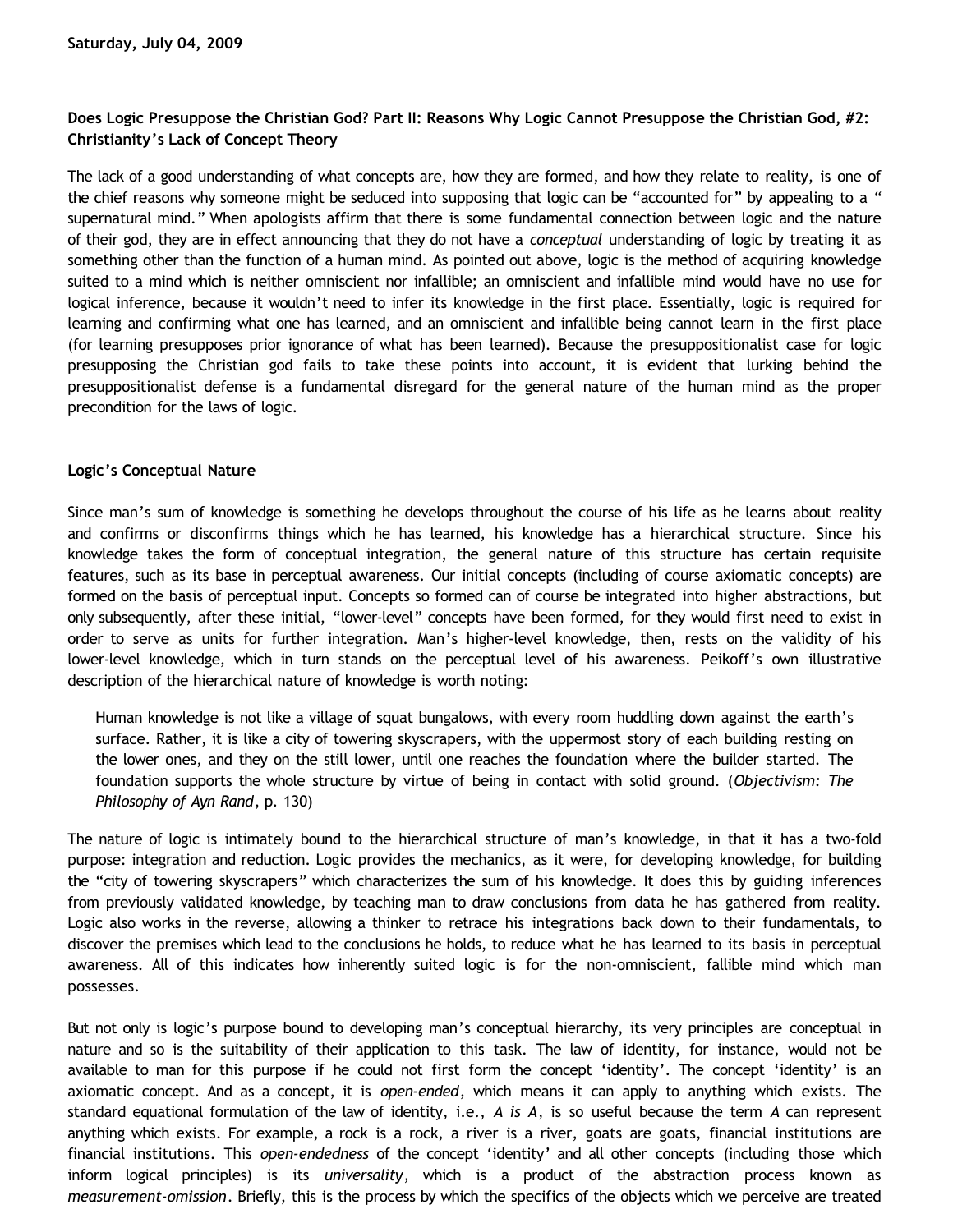as variables which must exist, but can exist in any quantity, thus allowing those objects to be integrated with other objects which are similar in some relevant way to form a concept. The concept 'man', for instance, includes men who are 5'2" tall as well as those who are 6'4" tall, those who weigh 120 lbs as well as those who weigh 320 lbs, those with light skin as well as those who have dark skin, those who are twenty-two years old as well as those who are sixty-two years old, those who live today as well as those who lived two millennia ago, etc. The open-endedness or *universality* of conceptual knowledge is specific to man's consciousness *because* he is neither omniscient nor infallible. It is this understanding of universality which lead Ayn Rand to discover the mathematical nature of conceptual knowledge:

The basic principle of concept-formation (which states that omitted measurements must exist in *some* quantity, but may exist in *any* quantity) is the equivalent of the basic principle of algebra, which states that algebraic symbols must be given *some* value, but may be given *any* value. In this sense and respect, perceptual awareness is arithmetic, but *conceptual awareness is the algebra of cognition*… The relationship of concepts to their constituent particulars is the same as the relationship of algebraic symbols to numbers. In the equation  $2a = a + a$ , any number may be substituted for the symbol "*a*" without affecting the truth of the equation. For instance:  $2 \times 5 = 5 + 5$ , or  $2 \times 5,000,000 = 5,000,000 + 5,000,000$ . In the same manner, by the same psychoepistemological method, a concept is used as an algebraic symbol that stands for *any* of the arithmetical sequence of units it subsumes. (*Introduction to Objectivist Epistemology*, p. 18)

Given this *algebraic* understanding of a concept's universality, it does not take a great leap to understand how this applies to logical form. Since the terms in an argument can themselves be concepts, an argument can be made for any conclusion one seeks to establish (even conclusions which are not true). This is easiest to see in the case of a simple syllogism. Take for instance the standard Socrates syllogism:

Premise: All men are mortal. Premise: Socrates is a man. Conclusion: Therefore, Socrates is mortal.

The argument here begins with a general statement about an entire class of units, namely "all men." Notice the use of concepts here, the key concepts being 'men' and 'mortal'. In the second premise a specific unit's inclusion in the concept 'men' is affirmed, which allows the inference stated in the conclusion that, because an attribute applies to all units in the concept 'men', it therefore applies to a specified unit which is a member of that class. All this is made possible by man's ability to conceptualize.

But the conceptual aspects of logical syllogism do not stop there. Notice that the very *form* of the argument can be used to argue other conclusions by replacing its terms with other terms. For instance:

Premise: All cats are mammals. Premise: Morris is a cat. Conclusion: Therefore, Morris is a mammal.

Here we have the same argument *form* being used to argue for a different conclusion. This is possible because the form of the argument itself has a conceptual aspect to it. To use Rand's language above: an argument *must* have some terms, but it can have *any* terms. The argument can be about men, cats, mammals, paper clips, moral injunctions, planetary movement, or logical form itself. An argument can even be made for conclusions which are not true. For instance:

Premise: All accounts of UFO sightings are true. Premise: Marshall Applewhite's account is an account of a UFO sighting. Conclusion: Therefore, Marshall Applewhite's account is true.

Or, consider the following:

Premise: All theistic arguments are sound. Premise: TAG is a theistic argument. Conclusion: Therefore, TAG is sound.

Naturally, we could expect even presuppositionalists to reject this argument, since it is unlikely that they themselves would assent to the first premise.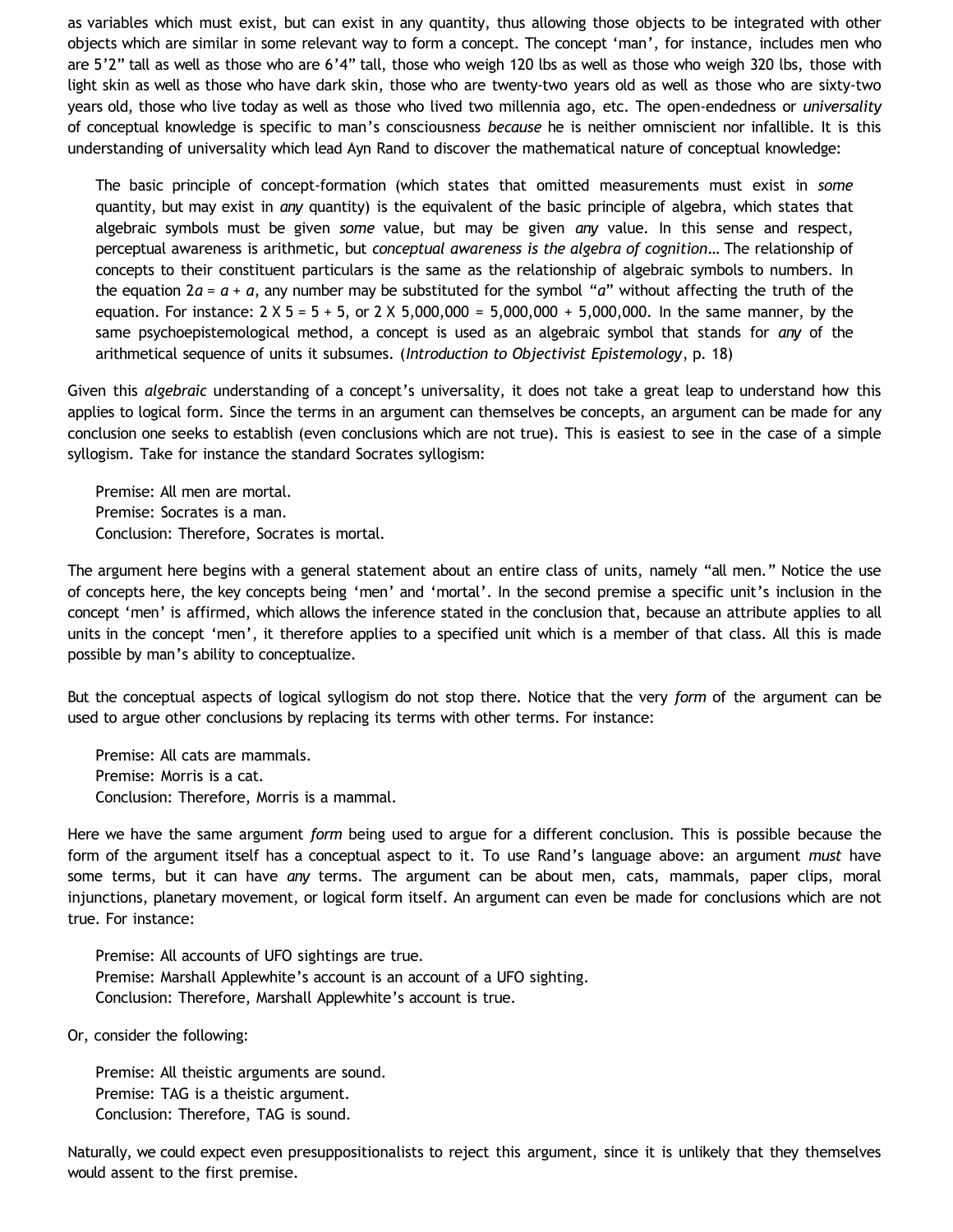There are, then, various key aspects of logic, including its universality, its two-fold purpose and its suitability to the non-omniscient, fallible nature of man's mind, which are directly related to its conceptual nature. A good understanding of concepts will bring these points out so that we can recognize them explicitly and understand how they apply to man's mind in general and logic's applicability in man's quest for knowledge. And it is precisely this understanding which seems completely absent from presuppositionalism's case for associating logic with the Christian god.

## **Bahnsen's Mishandling of Universality in Logic**

Very often, the "case" for logic having its foundations in the Christian deity takes the form of a false dichotomy, where the pro-Christian side is affirmed with little explanation and the contra-Christian side is denigrated to such a degree that no one would want to affirm it. Greg Bahnsen's views on the topic are not atypical in this regard:

If the laws of science, the laws of logic, and the laws of morality are not seen as expressions of the unchanging mind of God, then the notion of universal and absolute "laws" or the concept of order in the contingent, changing world of matter makes no sense whatsoever. In what way could anything truly be universal and law-abiding when every event is isolated and random? If universality is supposed to be objective, then there is no justification for holding to it on the basis of man's limited experience, whereas if universality is subjective (internal to man's thinking), then it is arbitrarily imposed by man's mind on his experience without warrant. (*Van Til's Apologetic: Readings & Analysis*, p. 110n.65.)

Clearly what Bahnsen was missing here was a good understanding of universality, which is an aspect of concepts given their *open-endedness*, as I explain in my blog [Demystifying Universality.](http://bahnsenburner.blogspot.com/2009/06/demystifying-universality.html)

It is important to note that Bahnsen is simply wrong to imply that *all* facts in the universe are "changing." There is no reason why a non-Christian philosophy cannot identify certain fundamental facts which in fact do not change. For instance, the fact that the universe exists does not change; if it changed, none of us would be able to worry about these matters in the first place. But other facts in the universe do not change. For instance, the fact that the objects of consciousness exist independent of consciousness does not change. The fact that man needs to breathe in order to live does not change. The fact that an appropriate amount of heat will cause water to boil does not change. The fact that cows have eyes does not change. The fact that paper is made of some substance found in the universe does not change. There are many constants available to us right here in the realm in which we live, since there are so many facts which do not change.

Also, observe how Bahnsen fails to support his initial statement here, namely his claim that "if the laws of science [etc.] are not seen as expressions of the unchanging mind of God, then the notion of universal and absolute 'laws'… make no sense whatsoever." Instead of offering an argument to support this claim, he follows it first with a question, and then a universally negative assertion which again is not supported with an argument. Let's examine these in turn.

Bahnsen asks the question: "In what way could anything truly be universal and law-abiding when every event is isolated and random?" The question is phrased in a manner such that it seems to answer itself. Presumably if "every event is isolated and random," then nothing could "truly be universal and law-abiding" (save perhaps the supposition that "every event is isolated and random"?). Again, notice how Bahnsen's point here assumes an either-or scenario: either the Christian god exists, or we're faced with a "changing world of matter" where "every event is isolated and random." And even though this dichotomy is not defended by Bahnsen (he simply assumes it), his statements and questions make no sense without it. But as I pointed out above, I see no reason why non-believers would be forced into supposing that the world is ever-changing, and that "every event is isolated and random." In fact, just to categorize something as an event means that whatever it is that one is so categorizing satisfies certain criteria, such as the fact that it has happened, that it has a causal basis, that it is an event as opposed to something else (like a hairball or chocolate bar, etc.). So the "random" part here (if it is supposed to mean "occurring without cause") can be rejected here (while the apologist's insistence on it amounts to deliberate misrepresentation of a rival position). And why suppose that "every event is isolated"? Again, Bahnsen does not say why non-theism necessarily leads to such a view. I certainly don't think it does. We can recognize connections between events, such as the sun shining on the earth and the temperature rising, a car running out of gas and the need to push it to the nearest gas station, or the rise of the Third Reich and World War II.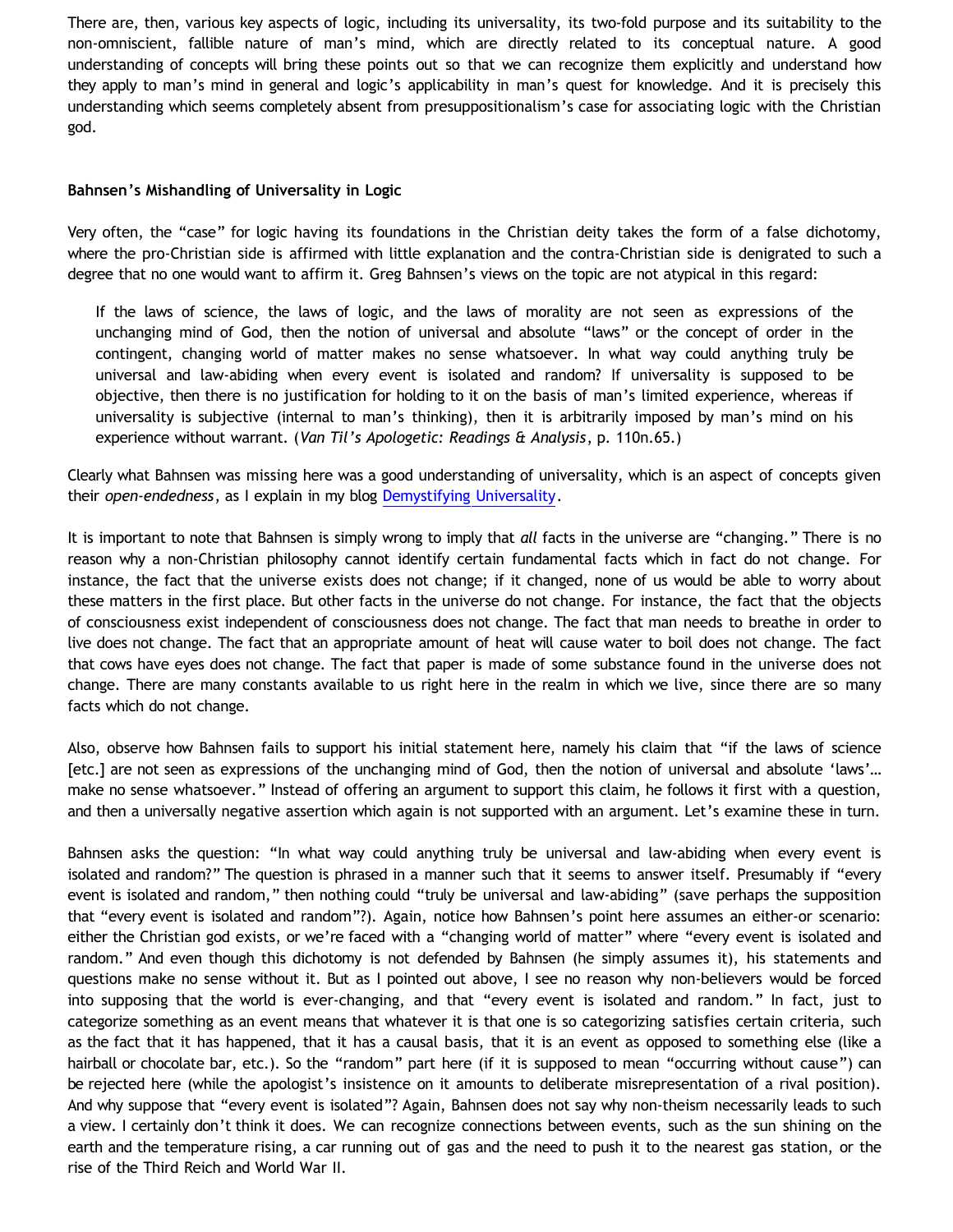But perhaps Bahnsen is trying to say that without the existence of his god, such conceptualized connections could not be made. In such a case, we can rightly ask: What does the "God" part have to do with it? If his response is that his god is needed for universality in cognition, then we can safely put this mistaken notion to rest. This brings us to Bahnsen's universally negative statement:

If universality is supposed to be objective, then there is no justification for holding to it on the basis of man' s limited experience…

Statements like this (which, given its universally negative nature, are quite difficult to defend) indicate to me that Bahnsen did not have a *conceptual* understanding of universality. A key give-away here is the implication that "man's limited experience" would keep him from cognition on a universal scale. But what is the alternative to "limited experience" if not "unlimited experience"? I don't think there is such a thing, even on theism's premises. Even if one affirms the existence of an omniscient god, it too would only have "limited experience." A god's omniscience wouldn' t change this. Suppose this god is aware of every thing that exists. That might be an enormous number of things, but it would still only be a *finite* number of things (the redundant expression "finite number" being necessary for purposes of clarification and emphasis). As Luke 12:7 says, "even the very hairs of your head are all numbered." If a god experiences things, it experiences only those things which it experiences, which means: its experience is limited to itself. Since to exist is to be something specific, since A is A, experience is experience, and one's experience is itself and nothing more than this.

But suppose that the theist explains this to mean that his god is aware of every member belonging to every category, that its direct awareness of things is literally universal. Say for instance that when the history of the earth is all said and done, there will have been exactly one trillion human beings which have lived. The theist of course would claim that his god would have direct awareness of all these individuals (let's call this "comprehensive awareness") and that this is most likely what Bahnsen would have had in mind as the alternative to "man's limited experience." Fine, let's say that this is what Bahnsen may have had in mind. But even here it's clear that it's alleged experience would still be limited, specifically to those (hypothetical) one trillion human beings, and not "unlimited."

The presuppositionalist may concede this point but say it gains no significant ground for the non-theist. He may point out that Bahnsen believed that universality presupposed such comprehensive awareness of individuals. But does it? Is it really the case that universality is possible only so long as there's a mind which does have such comprehensive awareness? If that were the case, and the Christian god is that mind which enjoys such maximal awareness, how does that give man universal categories? It seems that this is where presuppositionalism is destined to fall apart, for it fails to offer a clear account of how man forms universal categories in the first place.

One of the more impressive features of Ayn Rand's theory of concepts is its illustration of how the human mind can form concepts on the scant basis of only *two* units. Far from needing the kind of comprehensive awareness mentioned above, the objective theory of defines a concept as "a mental integration of *two* or more units which are isolated according to a specific characteristic(s) and united by a specific definition" (*Introduction to Objectivist Epistemology*, p. 10, emphasis added). Take the concept 'ball' for example. On the Objectivist account, a child needs to have awareness of only two specific balls to form a concept integrating them into a mental unit. Say one is a basketball, and the other a ping pong ball. Both have similarity in the fact that they both exist, they are both round, they both roll on the floor, they both bounce, etc. They are also dissimilar in certain ways: the basketball is much larger than the ping pong ball, he can carry the ping pong ball in one hand, but needs two to carry the basketball, the ping pong ball is white and has very little mass while the basketball is orange with black stripes and heavy, etc. The child forms the concept 'ball' by integrating these two units by reference to a specific characteristic which they share and omitting specific measurements which distinguish them from one another. This allows him to integrate new units which he'll discover later, such as tennis balls, baseballs, billiard balls, etc., into the same concept. Because the concept does not specify the quantities in which the omitted measurements must exist, the concept is *open-ended* such that later-discovered units can be integrated along with these previously observed units without contradiction. It is, roughly, in this way that even a child is capable of forming universal categories. He did not need "comprehensive awareness" of each and every ball in existence in order to do this. In fact, it is because man's experience *is* limited, because man is *not* omniscient, because he does not have "comprehensive awareness," that universality is both possible and important to him. Universality treats a potential infinity of units as a single whole. It is because man's awareness is limited that he requires a mode of cognition which allows him to treat a potential infinity as a single unit. Man's mind can hold only so much in his immediate awareness at any given time, and concepts allow him to economize his cognition. No one knows how many balls exist, have existed and will exist, but this knowledge is not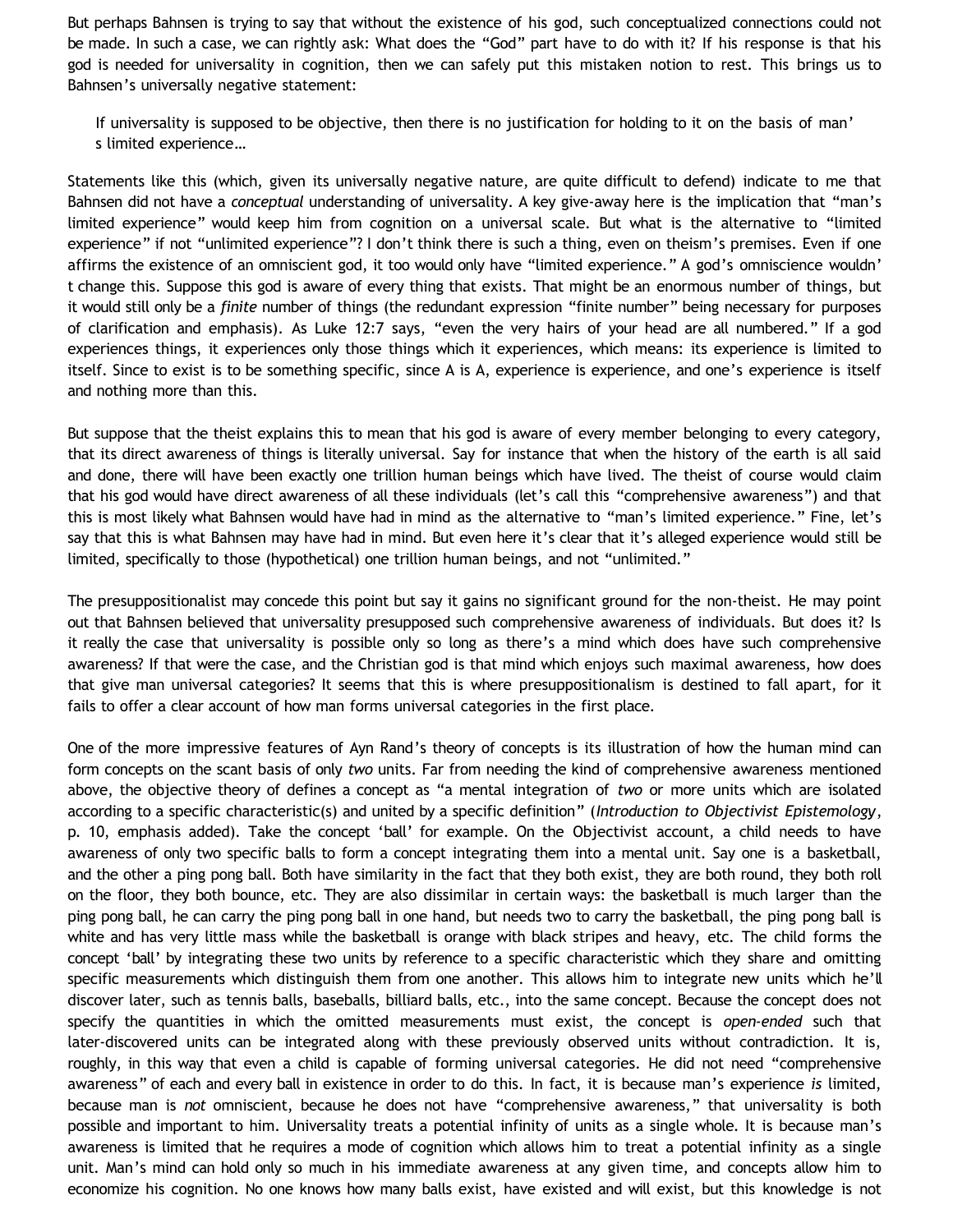required to form the concept 'ball'. And if someone did have such knowledge, concepts would be useless to him, since he'd have "comprehensive awareness" of every unit, making the economizing virtues of conceptualized awareness of no value whatsoever. Man's justification for universality, then, is not Christian god-belief, but the objective theory of concepts. Bahnsen's notion that a supernatural, omniscient mind is needed to explain or "account for" universality, is a case of missing the point in the grandest scale imaginable.

As for Bahnsen's understanding of what universality is as it pertains to human knowledge, all that seems important to him is that it's only available if his god exists. Beyond this it is unclear, especially when he entertains the proposal that "if universality is subjective…, then it is arbitrarily imposed by man's mind on his experience without warrant." His parenthetical "(internal to man's thinking") is of little help here. Is he denying that universality is an aspect of the conceptual level of cognition? But again, the charge of subjectivism can be answered here by the objective theory of concepts: If universality is the result of an objective process of abstraction on the basis of perceptual input (as the objective theory of concepts teaches), then as an aspect of concepts it is *object-bound*, i.e., objective rather than subjective. In such a case, universality is not "arbitrarily imposed by man's mind on his experience," but an important component of a method of cognition which is consistent with the primacy of existence metaphysics.

The chief point here is that logic is *conceptual* in nature, which in turn leads to three relevant truths. Because logic is conceptual in nature:

(i) the basis of logic is the facts of the universe as they are grasped by a consciousness which possesses its knowledge in conceptual form (as opposed to something which is only [imaginary](http://bahnsenburner.blogspot.com/2009/06/is-immaterial-actually-imaginary.html));

(ii) it is not the case that logic could find its basis in a mind which would not possess its knowledge in conceptual form. (See my blog [Would an Omniscient Mind Have Knowledge in Conceptual Form?\)](http://bahnsenburner.blogspot.com/2007/04/would-omniscient-mind-have-knowledge-in.html)

(iii) a good theory of concepts is crucial to a good understanding of the meta-nature of logic.

In regard to this last point, I don't think you will find any theory of concepts in the bible (let alone a *good* one), and I would not recommend searching for one in the presuppositionalist literature, either. For this, I refer readers to Ayn Rand's *Introduction to Objectivist Epistemology*, which presents the Objectivist theory of abstraction.

## **Impact on Theistic Arguments**

It is important to understand how a lack of a good understanding of the nature of concepts can enable bad theistic arguments. The presuppositionalist argument that logic presupposes the Christian god is a case in point. Below we will observe how such an argument might proceed in action.

As we have seen in the foregoing and in my [examination of presuppositionalist statements about logic,](http://bahnsenburner.blogspot.com/2009/06/does-logic-presuppose-christian-god.html) the overall scheme of arguments for logic presupposing the Christian god generally takes a two-part format: first it is stated that logic poses insurmountable philosophical tangles for the non-believer due to certain positions (usually inserted by apologists into the non-believer's mouth) which allegedly follow as a necessary result from non-belief; then it is stated that logic finds its basis in the nature of the Christian god given various attributes which it is said to possess, such as its eternality, its immutability, its inability to lie, its absoluteness, etc.

In developing their case, apologists often treat logical principles as mental laws which hold by some mysterious force called "necessity." The implication here, it is said, is that these "mental laws" (because they are "necessary") would obtain even if no human beings were around to mentally grasp them. People come and go, live and die, but these " mental laws" continue indefinitely. They're "eternal" (e.g., they won't "die" with us) as well as "universal" (they're true for everyone, everywhere), and thus they are "necessary" (magically binding?). Dominic Tennant, who defends [such an argument,](http://bnonn.thinkingmatters.org.nz/god-is-a-necessary-precondition-for-reason-my-opening-statement/) takes it up as follows:

…mental laws do imply *a* mind. By definition, the mental entails a mind; and so universal, necessary mental laws therefore must imply a universal, necessary mental mind. We could otherwise phrase this by saying that such laws must imply an aseitic God. A necessarily existent, noncontingent, underived, and immaterial Mind exists.

At first blush, the argument presented here seems as poignant as it is simple: mental laws require a mind, and since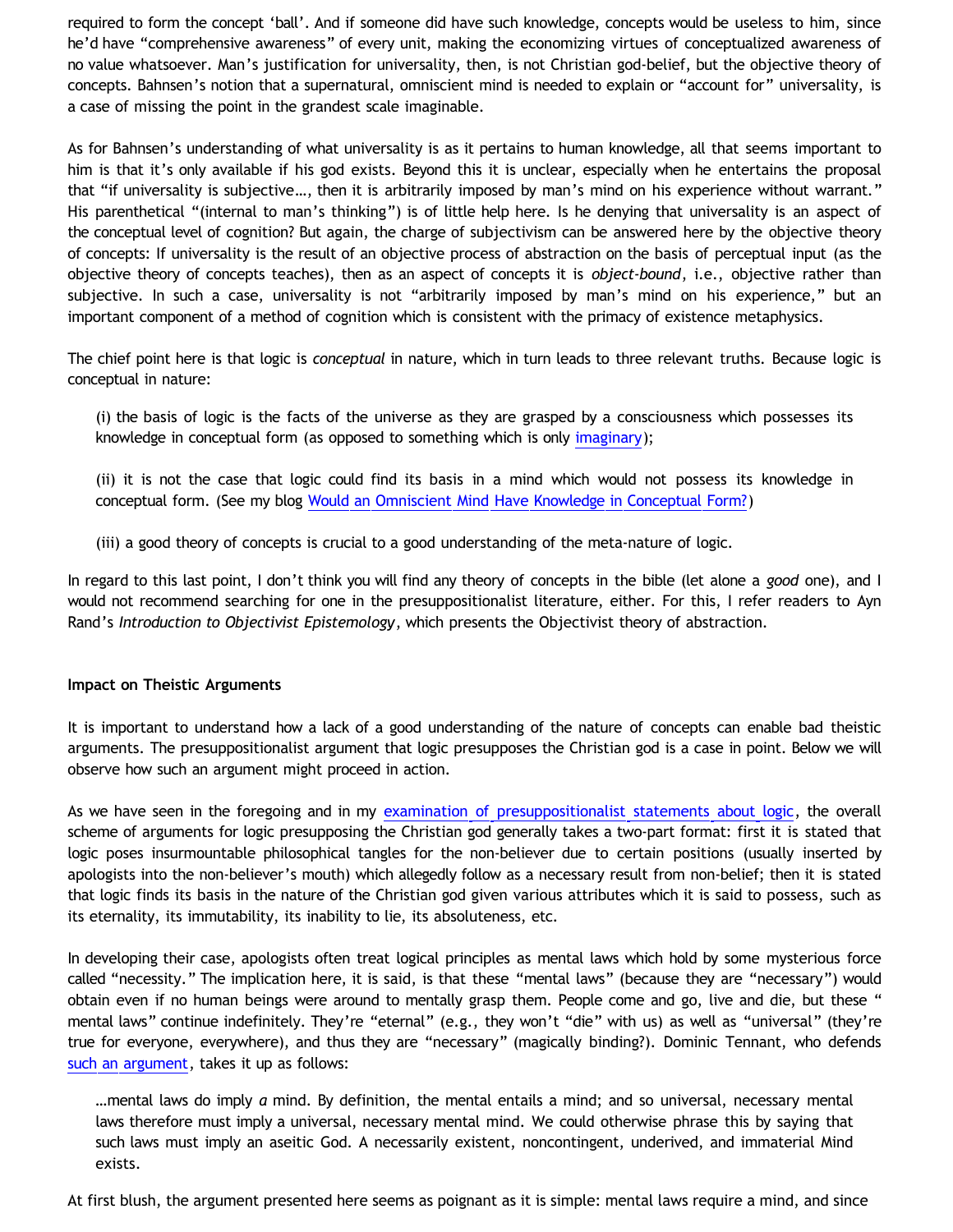those mental laws are universal and necessary, it follows that they entail the existence of a universal and necessary mind. This universal and necessary mind is "an aseitic God" – i.e., an eternally and necessarily existing supernatural mind.

To be sure, this ointment catches many flies.

The problem is that its seeming poignancy and simplicity are merely a disguise for its disastrous superficiality. Aside from the fact that this argument commits the fallacy of non sequitur (it does not follow that because mental laws are universal and necessary, they "therefore must imply a universal, necessary mental mind"), what's lacking is a good theory of concepts as well an understanding of objectivity in terms of the subject-object relationship. In fact, it is in both these areas which certain key confusions are exploited by such arguments in order to make their theistic conclusions seem cogent. In regard to objectivity here, briefly, I will point out that the objective theory of truth assumes the metaphysical primacy of existence, for this is the metaphysical position which recognizes that the objects of consciousness exist independent of the intentions of the knowing subject. It is this fundamental truth – that the objects of consciousness exist independent of the subject of consciousness – which underlies statements like "wishing doesn't make it so." But already theism is at a grave disadvantage here, since theism and the primacy of existence (i.e., the principle of objectivity) are in fundamental conflict. (In regard to this latter topic, see [my several](http://bahnsenburner.blogspot.com/search/label/Primacy%20of%20Existence) [blogs on the topic.](http://bahnsenburner.blogspot.com/search/label/Primacy%20of%20Existence))

But the problems for such arguments do not stop there. We have yet to see how a poor understanding of concepts can make arguments such as Tennant's seem so compelling. To expose this, let's explore his reasoning a little deeper.

The example of "mental laws" which Tennant cites is the old Socrates syllogism which we saw above:

Premise 1: All men are mortal. Premise 2: Socrates is a man. Conclusion: Therefore, Socrates is mortal.

According to Tennant, "We believe that we apprehend this conclusion in view of the two premises, and the relationship we perceive between them." He insists that the "relationship" which "we perceive" here "is not a physical one." And even though perception is strictly a *physical* process (involving external stimuli on the sensory nerves of biological organisms; scientists have been studying perceptual systems for decades), Tennant assures us that the relationship which the premises of the Socrates syllogism have between themselves, is "not a physical one." Unfortunately, by describing this relationship as "not a physical one," Tennant fails to identify the nature of this relationship in *positive* terms. He tells us what it is *not*, not what it *is*. And it is here, in the reluctance or inability to identify the nature of such relationships in *positive* terms, where such arguments find much of their traction among the converted. Simply saying that relationship in question here is "not a physical" one, allows the apologist to characterize it as an "immaterial" relationship (again, note the preference for negative identification here). Apologists typically leave it at that and subsequently insist that "immaterial" anything poses insurmountable problems for non-believers because that the "immaterial" nature of mental relationships cannot be accounted for without pointing to an immaterial and eternally existing being, which just so happens to be the Christian god.

But to his credit, Tennant does at least attempt to develop the matter a little further. He continues, saying that we are "immediately aware" of the relationship between the argument's premises "through introspection," and thus "we believe Socrates is mortal *because of* the premises." The words "because of" here indicate "a causal relationship between the premises and the conclusion." So we have here, according to Tennant, a causal relationship between different mental phenomena, which he characterizes as "a real, non-physical relationship between these premises and the conclusion."

It is at this point that Tennant invokes a composition fallacy to fend off the anticipated objection of the facts that human brains are physical and a necessary precondition for any human mental activity:

None of this denies that our mental states may *correlate* to physical states in our brains. But we cannot reduce the mental states *to* these physical states, because we would then remove truth and intentionality completely, since they are non-physical things. Similarly, we cannot say that the mental states are *caused* by physical states, because then the only real causation would be physical causation while the mental states are just along for the ride, having no actual influence on what happens. But we have just established that mental states do really have causal influence on other mental states. If they don't, then logical inference does not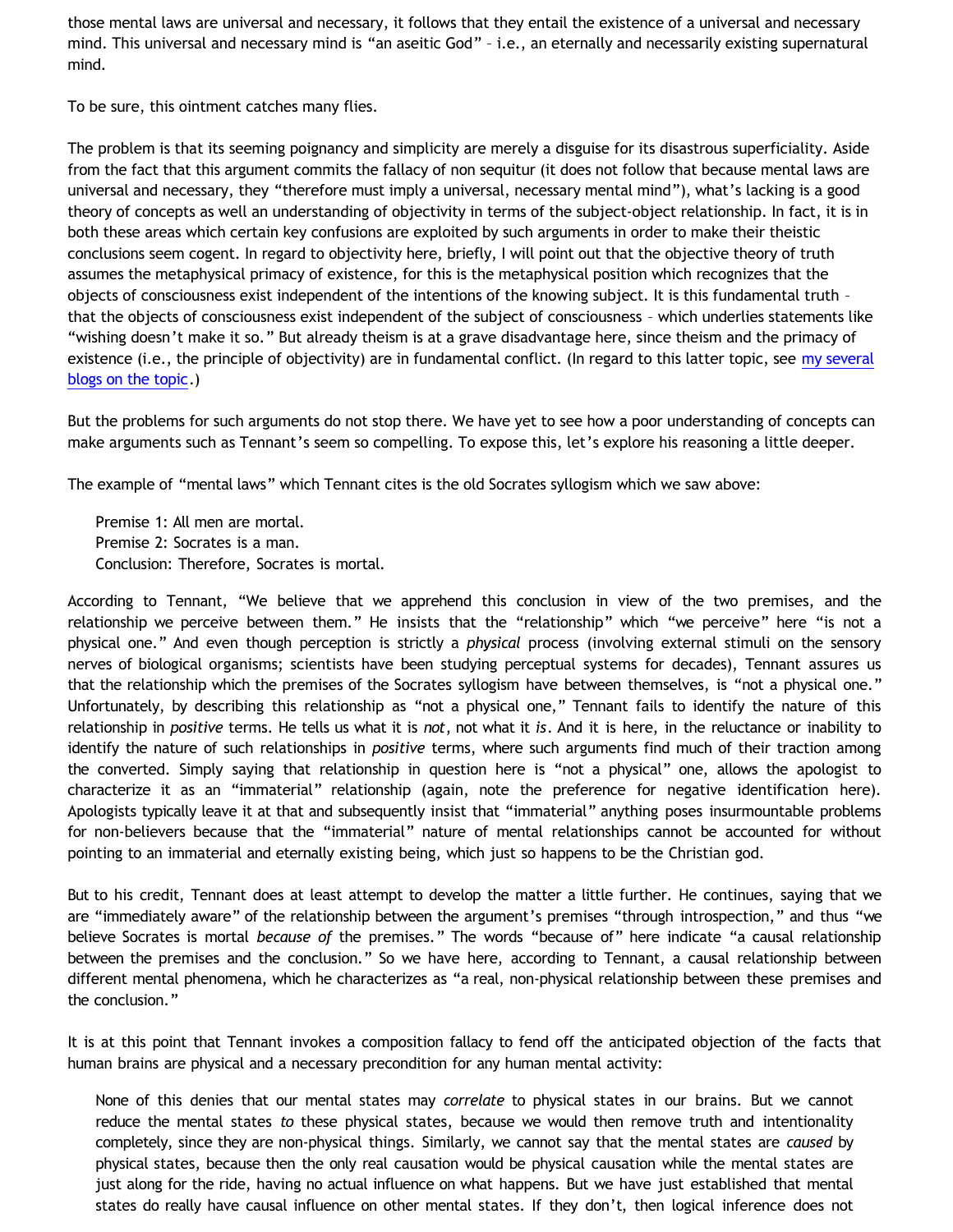actually take place, and the relationship between premises and conclusions does not really exist.

Tennant allows that "our mental states may *correlate* to physical states in our brains," but he apparently finds the implication that this means "physical states in our brains" are causally preconditional to the mental activity involved in grasping the inference of such arguments objectionable. He explains that the inclination to "reduce the mental states *to* these physical states" will "remove truth and intentionality completely, since they are non-physical things." But it's not clear why this would happen. If the mental activity of our minds does in fact depend on the physical activity of our brains (a proposal which Tennant does not in fact disprove directly), why would certain conceptual properties (e.g., truth) and mental capacities (e.g., intentionality) would be "remove[d]"? The argument here seems to be: since truth and intentionality are "non-physical things" (which, again, only identifies what they are *not*, not what they *are*), the "states in our brains" would also have to be "non-physical things" in order to constitute a causal precondition for them. But since the "states in our brains" are physical, the "states in our brains" cannot constitute a causal precondition for our "mental states," because among these are things like truth and intentionality, which are " non-physical things." The argument clearly assumes that "physical states" can cause only more "physical states," and since "mental states" are "non-physical," they cannot be caused by the "physical states" in our brains. This strikes me as fallacious as saying that metal machinery can produce only metal products, and since paper is not a metal product, metal machinery cannot be used in manufacturing paper products. I see no reason to accept this argument, which seems sufficiently analogous to Tennant's course of inference here, just as I see no reason to suppose that the human brain does not constitute a causal precondition for human cognition (or "mental states"), and consequently for mental capacities (e.g., intentionality) and conceptual properties (e.g., truth). Indeed, the very fact that our first mode of awareness – namely *perception* - is a *physical* activity of biological organisms, suggests that such arguments are mistaken. That our initial means of awareness of objects is a physical activity (involving an organism's sensory organs and nervous system), indicates that *at least some* animal consciousness is directly dependent on "physical states" (to use Tennant's term). And since human cognition is cognition about some object (ultimately involving the objects of one's perception), the theist defending an argument such as Tennant's will need to identify the point at which human cognition ceases to depend on the "physical states" of the brain. But it seems that too much vital ground would be conceded at this point, since cognition ("mental states") is about objects, and we do perceive objects through physical systems. And if we have a theory of abstraction by which we can understand how the human mind forms concepts from its awareness of individual objects which it perceives, then it seems that we have all we need to tackle the theist's challenges. All of this simply pushes the theist back into a very tight corner.

Tennant says something else which seems incorrect:

we agree that this relationship does exist. What is interesting about it, however, is that, although it *entails* a mind (because it is a mental relationship), it does not entail *our* minds. We could none of us exist, and yet we must acknowledge that this mental relationship would still hold.

By "we could none of us exist," I understand Tennant to mean *all* human beings, such that: if no human beings ever existed, "this mental relationship would still hold." If I am correct here, then Tennant has lost sight of the very argument which he himself raised as an example, namely the Socrates syllogism. This argument affirms that "all men are mortal" and requires that Socrates was a man. But if no men ever existed, then how could one claim that there is some binding relationship between the premises of this argument? The bond connecting the argument's premises is their truth and their distributed terms. But if their terms have no objective reference (which would be the case if men never existed), then there would be no basis for calling them true. Thus there would be no "necessary" relationship between these premises to speak of.

All this is not to say that the existence of human beings is necessary for any *facts* to obtain, where facts are essentially understood as mind-independent data existing in reality and available for us to discover. But even here, there is a context to keep in mind. What I understand Tennant to be essentially saying is that at least some truths, such as the laws of logic, are timeless, and that they are objective. Since these truths apply for everyone, they do not entail or presuppose any specific human mind's existence, but since they are "mental" they necessarily presuppose the existence of *some* mind. Why it cannot be the human mind as such (an abstraction which includes *every* human mind which exists, has existed and will exist) is not explained. But it seems to me that the laws of logic do necessarily presuppose the human mind, for reasons which I presented in my [previous blog](http://bahnsenburner.blogspot.com/2009/07/does-logic-presuppose-christian-god.html), specifically that logic as a method which guides cognition is suited to minds which are neither omniscient nor infallible, which possess knowledge in conceptual form, and whose process of acquiring and validating knowledge is not automatic. These conditions certainly do not suggest the Christian god.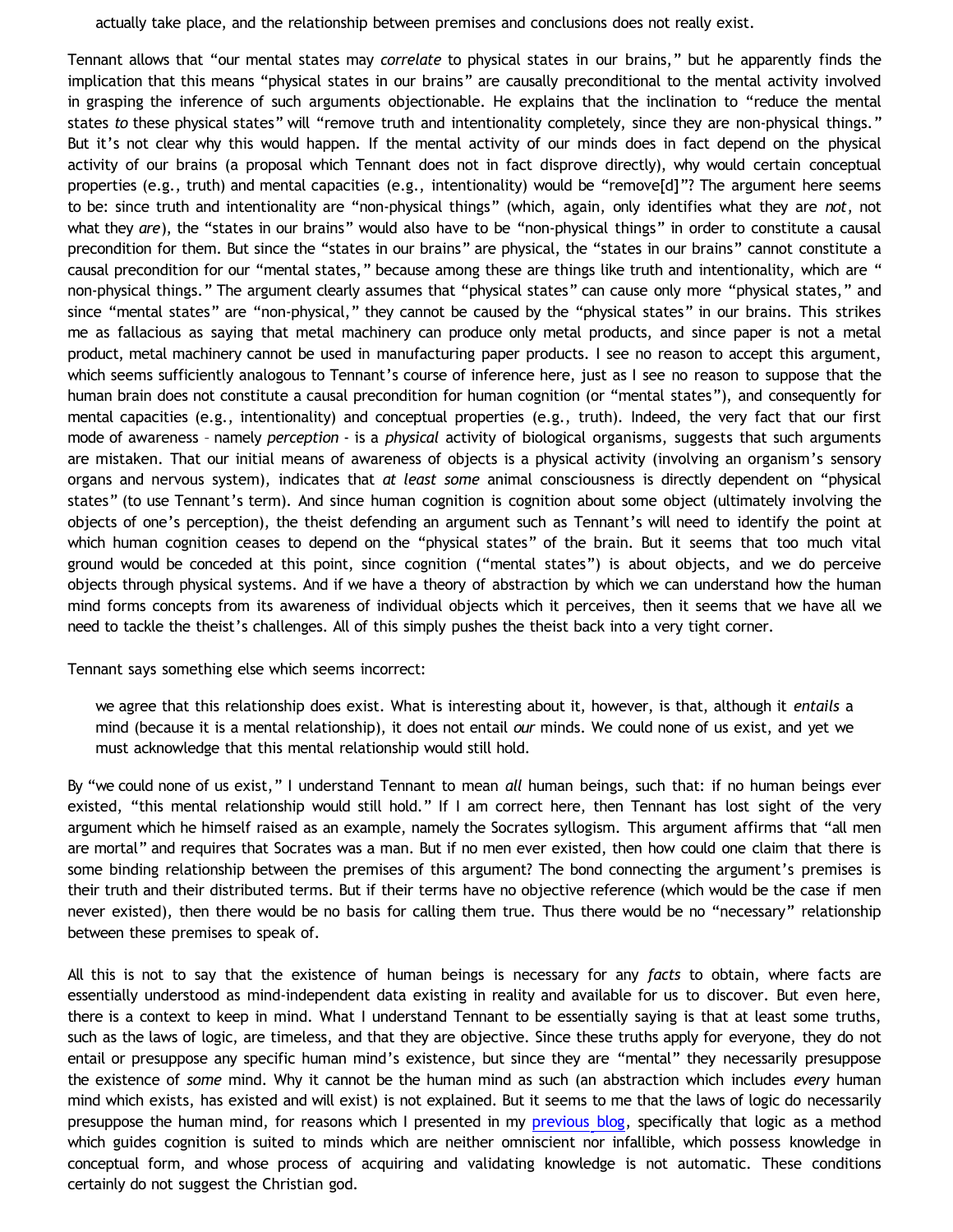We can say that the laws of logic are timeless because they are abstract. Remember that concepts are formed by a process of abstraction which allows measurements to exist in any quantity. (This is what Rand essentially meant by " measurement-omission.") One of the measurements omitted in forming them is temporal measurement. The concept 'man' for instance does not stipulate that its units have to exist during some specific date range. On the contrary, it includes *all* men regardless of when they might exist. Thus the timelessness of the laws of logic is concurrent with their conceptual nature: they apply regardless of when the units informing an argument's terms might exist.

The objectivity of the laws of logic is a corollary of their dependence on the primacy of existence metaphysics, i.e., the recognition that the objects of consciousness exist independent of consciousness. An apple is what it is, for instance, regardless of whether or not we like how they taste or believe they grow only in Antarctica or are ripe only on Tuesdays, etc. Similarly for the laws of logic: the law of identity is explicitly partnered with the primacy of existence because it states that a thing is itself independent of consciousness. This is the first law of logic, and its objectivity is explicitly involved in what it affirms.

But the problem with supposing that the laws of logic, given their timelessness (or eternality) and their objectivity, entails the existence of a "universal, necessary mental mind," is that the issue of metaphysical primacy has been overlooked and the distinction between subject and object effectively blurred. This "universal, necessary mental mind " (e.g., the Christian god) is also said to be supernatural, omnipotent, omniscient, infallible, and able to create the objects of its own awareness. Such descriptions reverse the proper relationship between a consciousness and its objects, thus affirming the opposite of the primacy of existence, and in the case of logic essentially announces that it would be a mind which could have no use for logic (given its omniscience and infallibility). Where the original point was purportedly to account for the objectivity of the laws of logic, the apologist was lead by his faulty premises to a conclusion which denies any objectivity whatsoever.

Consider the role of objectivity when it is applied to human cognition. When we make statements (a conscious action), we make statements about things (i.e., objects of consciousness). Now it should be easy to see that in order to make statements about objects, those objects would have to exist already, before we could make those statements. (The same principle applies in the case of statements about things we imagine, without implying that the imaginary is real, for even in such cases we would have to imagine the things we make statements about before we could make any statements about them.) So on an objective account, the objects would have to exist *independent* of any statements made about them. So why wouldn't we apply this principle consistently, and recognize that the objects of our consciousness would have to exist *independent* of our consciousness of them in order to make statements about them? We see this in the case of the Socrates syllogism: Socrates and the class of men to which the argument says he belongs, exist independent of the individual apprehending the truth of the argument's premises and conclusion. If the truth of such premises derive their truth from the objects which their terms subsume (which is a conceptual operation), then a conclusion wholly opposite to the one which Tennant sought to draw is consistently implied: no eternal, universal mind is needed for these truths to obtain, since it is not any specific mind which gives them their truth status, but the objects which are subsumed by their terms and the process by which those terms are formed. This is consistent with the primacy of existence metaphysics – i.e., the primacy of the object in the subject-object relationship, and it is wholly suited to man's specific type of consciousness, a consciousness capable of the conceptual level of cognition.

In sum, the laws of logic are conceptual in nature, and this very fact, for the many reasons which I have presented here, indicates on several levels that their basis could not be the god which Christians describe in their religious beliefs.

by Dawson Bethrick

Labels: [Concepts,](http://bahnsenburner.blogspot.com/search/label/Concepts) [Logic,](http://bahnsenburner.blogspot.com/search/label/Logic) [Presuppositional Gimmickry,](http://bahnsenburner.blogspot.com/search/label/Presuppositional%20Gimmickry) [Universality](http://bahnsenburner.blogspot.com/search/label/Universality)

*posted by Bahnsen Burner at [8:00 AM](http://bahnsenburner.blogspot.com/2009/07/does-logic-presuppose-christian-god_04.html)*

**2 Comments:**

[Justin Hall](http://www.blogger.com/profile/17804641315202800289) said...